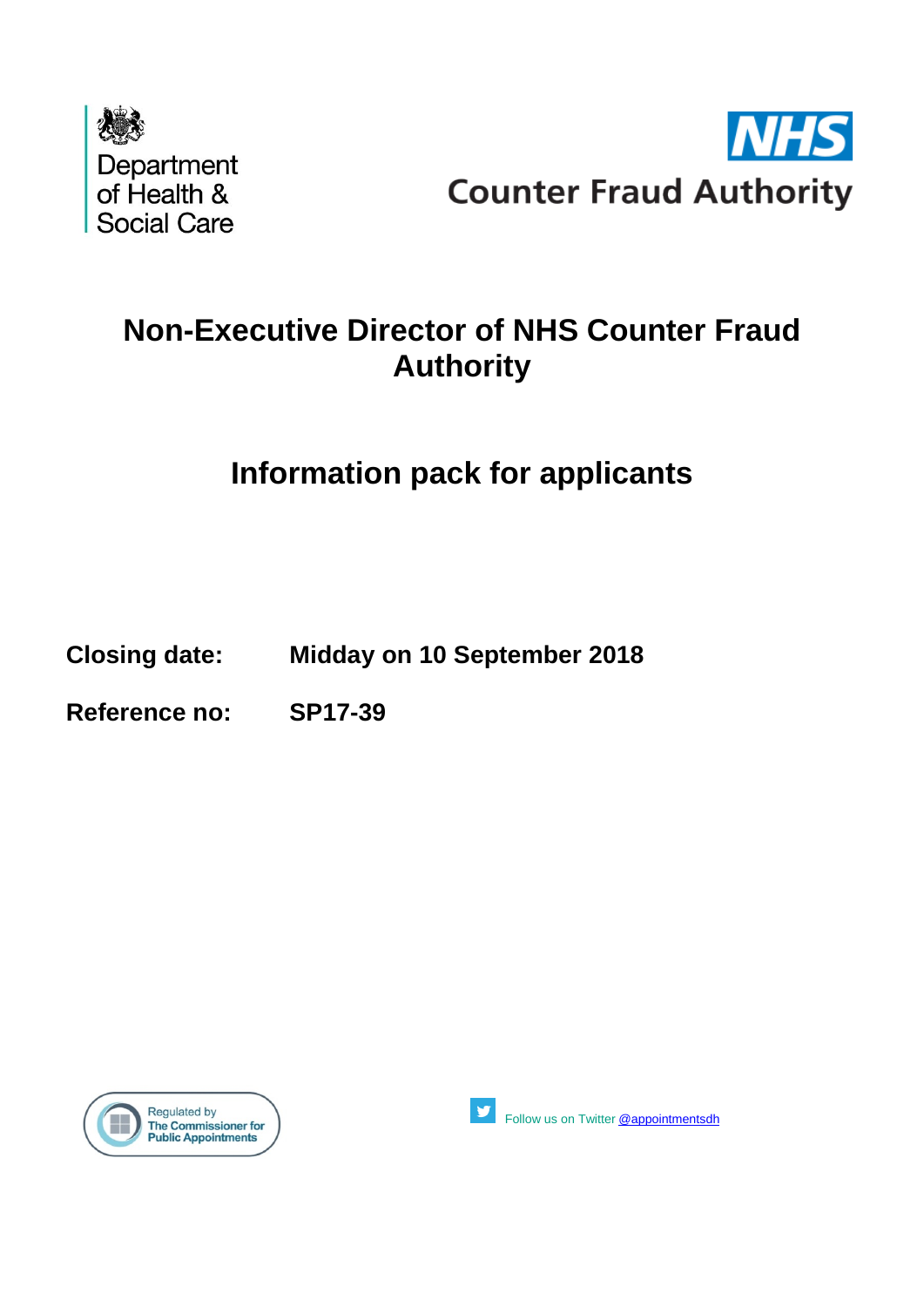# **Contents**

# **Page**

# **Section 1: The Role**

| 1.1 The role of a Non-Executive Director                             | 3  |
|----------------------------------------------------------------------|----|
| 1.2 The role and responsibilities of the NHS Counter Fraud Authority | 6  |
| <b>Section 2: How to Apply</b>                                       |    |
| 2.1 Making an application                                            | 8  |
| 2.2 The selection process                                            | 11 |
| 2.3 Disqualification from appointment/Eligibility criteria           | 14 |
| 2.4 How we will manage your personal information                     | 15 |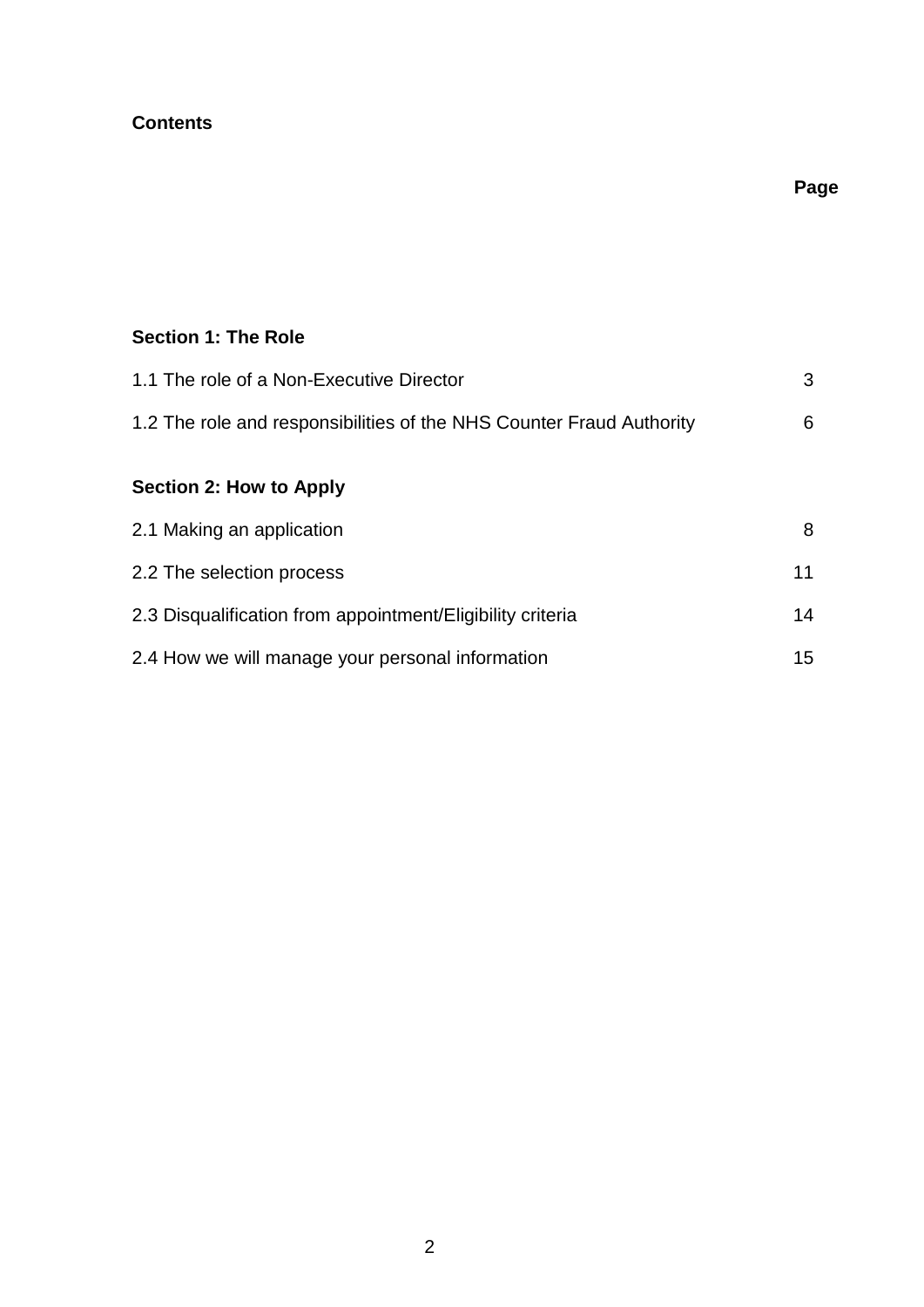# **SECTION 1 – The Role**

# **1.1 Role and Responsibilities of a Non-Executive Director of the NHS Counter Fraud Authority (NHSCFA)**

# **Introduction**

The Ministers are seeking to make three appointments to the board of the NHS Counter Fraud Authority (NHSCFA).

# **Role and Responsibilities of the a NED**

# *Role description*

As a Non-Executive Director of the NHS Counter Fraud Authority (NHSCFA), you will be responsible for ensuring the sound governance of the NHSCFA, including ensuring robust and effective systems of financial control and risk management are in place. Along with the Non-Executive team, you will contribute to the development of the strategy and annual objectives to be approved by the Secretary of State. You will also ensure that the NHSCFA promotes the values of the NHS by setting a high standard for ethics and responsible business, and by building, maintaining and enhancing NHSCFA's reputation as an open and independent body that places a high priority upon the safety of patients and staff.

You will play a key role in ensuring that the organisation is focused upon providing excellent services and good value for money and enables the NHSCFA to contribute to the wider aims of the NHS where appropriate. You will provide appropriate challenge, scrutiny and support at Board level, to ensure that valuable financial resources go where they are intended, towards the best possible patient care.

In addition, for the NED responsible for chairing the Audit and Risk Committee: You will ensure the effective functioning of that committee which, as an important sub-committee of the Board, is responsible for providing assurance that the NHSCFA manages its financial resources effectively and efficiently; has appropriate financial controls in place; oversees management's procedures for the identification and management of risk; and achieves a high quality of financial reporting.

# *Key responsibilities*

# *Strategy*

- Develop and promote the strategic focus of the NHSCFA through constructive debate and challenge at Board level
- Support the maintenance and development of effective relationships with external stakeholders, including member organisations and partner bodies in the health and social care system. Where appropriate, to act as a good ambassador for the NHSCFA
- Help to strengthen the reputation of the NHSCFA through ensuring that it provides timely and relevant expertise to the NHS

# *Performance*

• Ensure the Board acts in the best interests of the public and other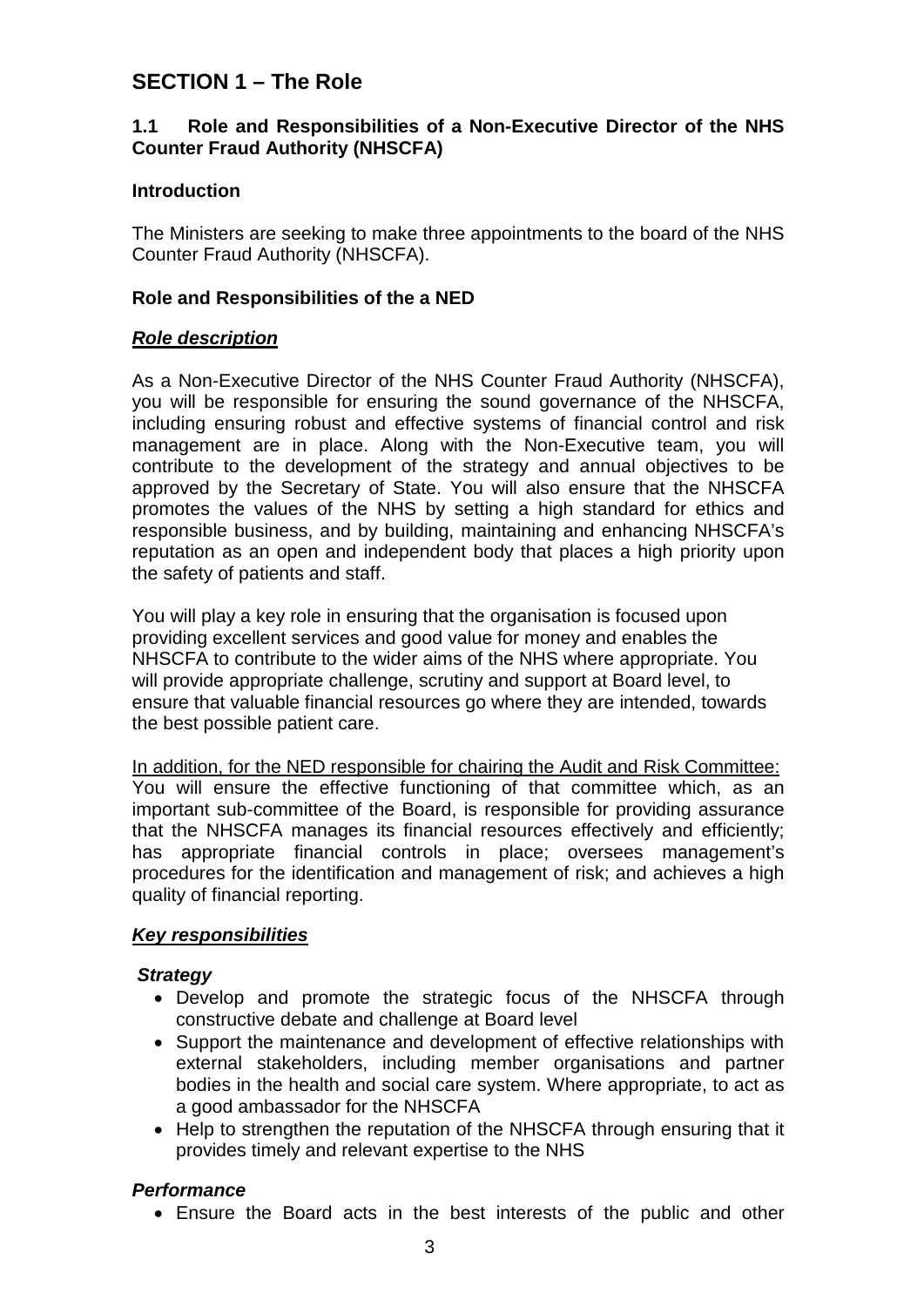stakeholders and is fully accountable for the services provided and the expenditure of public funds

• Set ambitious targets for all aspects of the NHSCFA's work to ensure that it delivers high quality services, decision making and advice

In addition, for the NED responsible for chairing the Audit and Risk Committee:

• Scrutinise the performance of senior NHSCFA staff and Executive members of the Board to ensure that financial and other performance targets are met and that the NHSCFA delivers on the objectives set out in the Business Plan and Framework Agreement.

# **People**

- Ensure that the NHSCFA has appropriate policies to promote the interests and training of its staff, so that they can provide an excellent service to customers
- Ensure that the NHSCFA develops and maintains strong working relationships with the Department of Health, other health arms-length bodies and other stakeholders at all levels.

**Governance** (in addition, for the NED responsible for chairing the Audit and Risk Committee)

• Ensure that the Audit and Risk Committee operates efficiently and effectively and discharges its responsibilities on behalf of the Board of the Authority (a copy of the Terms of Reference is attached).

#### **Qualities required for the role of a NHSCFA NED**

To be considered, you must be able to demonstrate that you have the qualities, skills and experience to meet all the essential criteria for appointment.

# **Essential Criteria**

- An ability to analyse complex and sometimes conflicting data and to draw balanced conclusions from information presented to you
- Excellent communication skills and the ability to gain the confidence of senior stakeholders
- First class team-working skills and the willingness to work in a corporate manner to achieve the NHSCFA's objectives

In addition, for the NED responsible for chairing the Audit and Risk Committee:

• A strong financial acumen and background and experience of governance, risk management, assurance and internal control functions, including through membership of or close working with audit committees. A recognised financial qualification and/or previous experience of sitting on an audit committee.

#### **Rehabilitation of Offenders Act 1974**

This post is subject to an exception order under the provisions of the Rehabilitation of Offenders Act 1974. This stipulates that all previous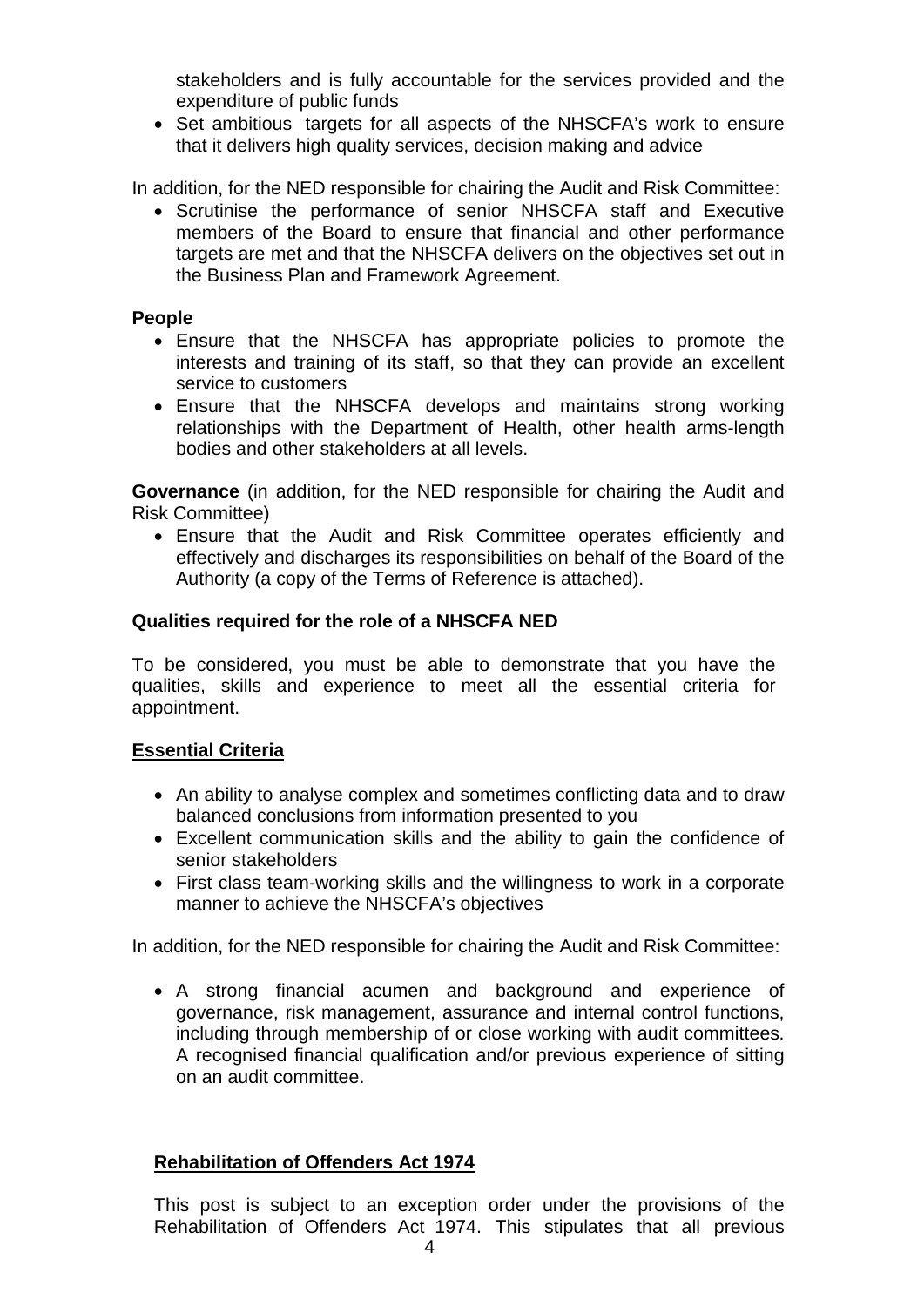convictions, including those that are 'spent' must be declared. Previous convictions will not necessarily preclude an individual from employment but must be declared in writing at the appropriate stage during the recruitment process.

Post holders must hold or be prepared to undergo Security Clearance vetting.

# **Remuneration**

- The NEDs are remunerated at the standard rate of £7,883 per annum, with the ARC Chair receiving £13,137 per annum.
- Remuneration is taxable, and subject to National Insurance contributions, both of which will be deducted at source under PAYE before you are paid. Remuneration is not pensionable
- You may claim travel and subsistence expenses, which are properly and necessarily incurred in carrying out your role and responsibilities as a NED of the NHSCFA, in line with travel and subsistence policy and rates for the NHSCFA. A copy of the policy and rates can be obtained from NHSCFA.

#### **Time commitment**

2 to 3 days per month

# **Location**

London

# **Tenure of office**

Ministers determine the length of the appointment, which will run until 31 October 2020.

#### **Accountability**

NEDs are appointed by the Secretary of State and are accountable to the Secretary of State via the Chair for carrying out their duties and for their performance.

For further information regarding the role of the NHSCFA and the role of **a NED** please contact:

Name: Mark Richardson Tel: 0207 972 1044 Email: [Mark.Richardson@dh.gsi.gov.uk](mailto:mark.richardson@dh.gsi.gov.uk)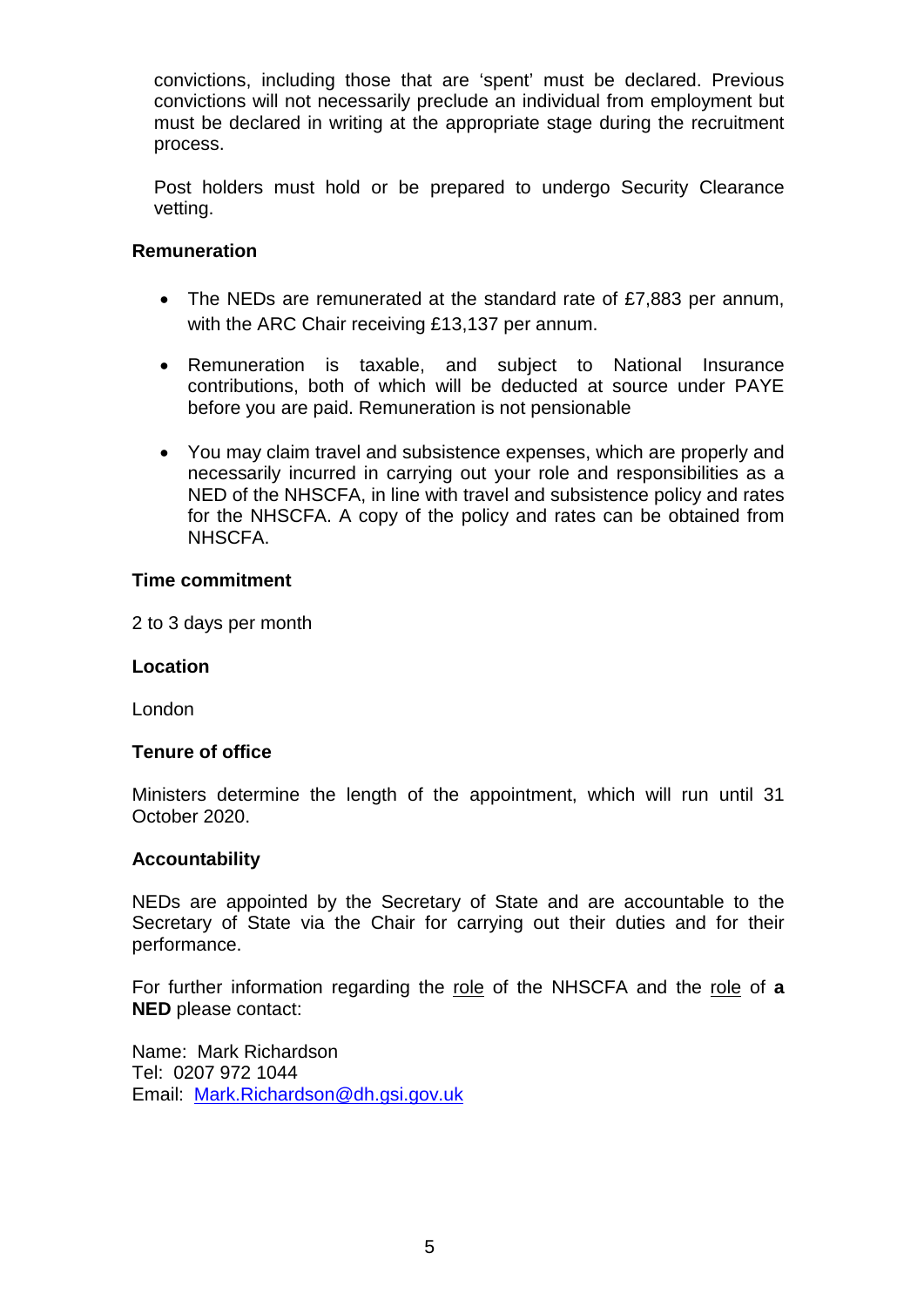# **1.2 NHS Counter Fraud Authority role and responsibilities**

On 1 November 2017 the NHS Counter Fraud Authority (NHSCFA), a new special health authority, took over responsibility for tackling fraud and corruption in the NHS in England. The NHSCFA replaced NHS Protect and has been created as a standalone body to provide the independence required to counter fraud and protect resources intended for patient care.

The DHSC Anti-Fraud Unit (DHSC AFU) has overall responsibility for the scope, strategy and direction of all counter fraud activity across the health service. It is also the DH sponsor for the NHSCFA.

Aligned with the DHSC Health Group Counter Fraud strategy, the NHSCFA acts as the principal lead for the NHS and wider health group in counter fraud intelligence work. Working to Government and Cabinet office standards, the NHSCFA will deliver cross system counter fraud capability to produce intelligence on fraud risks impacting upon or threatening the NHS and wider health group; and enable pro-active fraud detection to drive improvements to all aspects of counter fraud work across the NHS. The NHSCFA also investigate the most serious, complex and high-profile cases of fraud, and work closely with the police and the Crown Prosecution Service to bring offenders to justice. Their specialist financial investigators have powers to recover NHS money lost to fraud.

# **The nature of the problem**

All types of financial loss to the public purse reduce the government's ability to provide public services. Financial losses in the NHS due to fraud divert precious resources from patient care and negatively affect the health service's ability to meet people's needs

The risk of fraud extends to every transaction, contract and payment made across the Health Group. Clearly, the vast majority of activity is correct and honest. Work undertaken so far has identified levels of fraud related losses in specific areas, but the full extent is difficult to quantify and can only be estimated. However, from data gathered in 2016-17, the NHSCFA estimate NHS loss at £1.29 billion per annum. These losses occur in various areas across the NHS, from patients incorrectly claiming an exemption from prescription fees to dental contractors acting fraudulently There are still gaps in business areas where the picture is less clear and in need of enhancement. The NHSCFA are committed to understanding the nature and scale of fraud in the NHS as it is critical to the development of strategies to tackle it.

# **Resources and objectives**

The NHSCFA will bring a wide range of resources to bear on the problem of NHS fraud. The NHSCFA employs over 150 staff across three offices in London, Coventry and Newcastle. Their experienced staff includes specialists in intelligence, fraud prevention, computer forensics, fraud investigation, financial investigation, data analysis and communications.

The NHSCFA's objectives and priorities are to:

1. Deliver the DH strategy, vision and strategic plan, and be the principal lead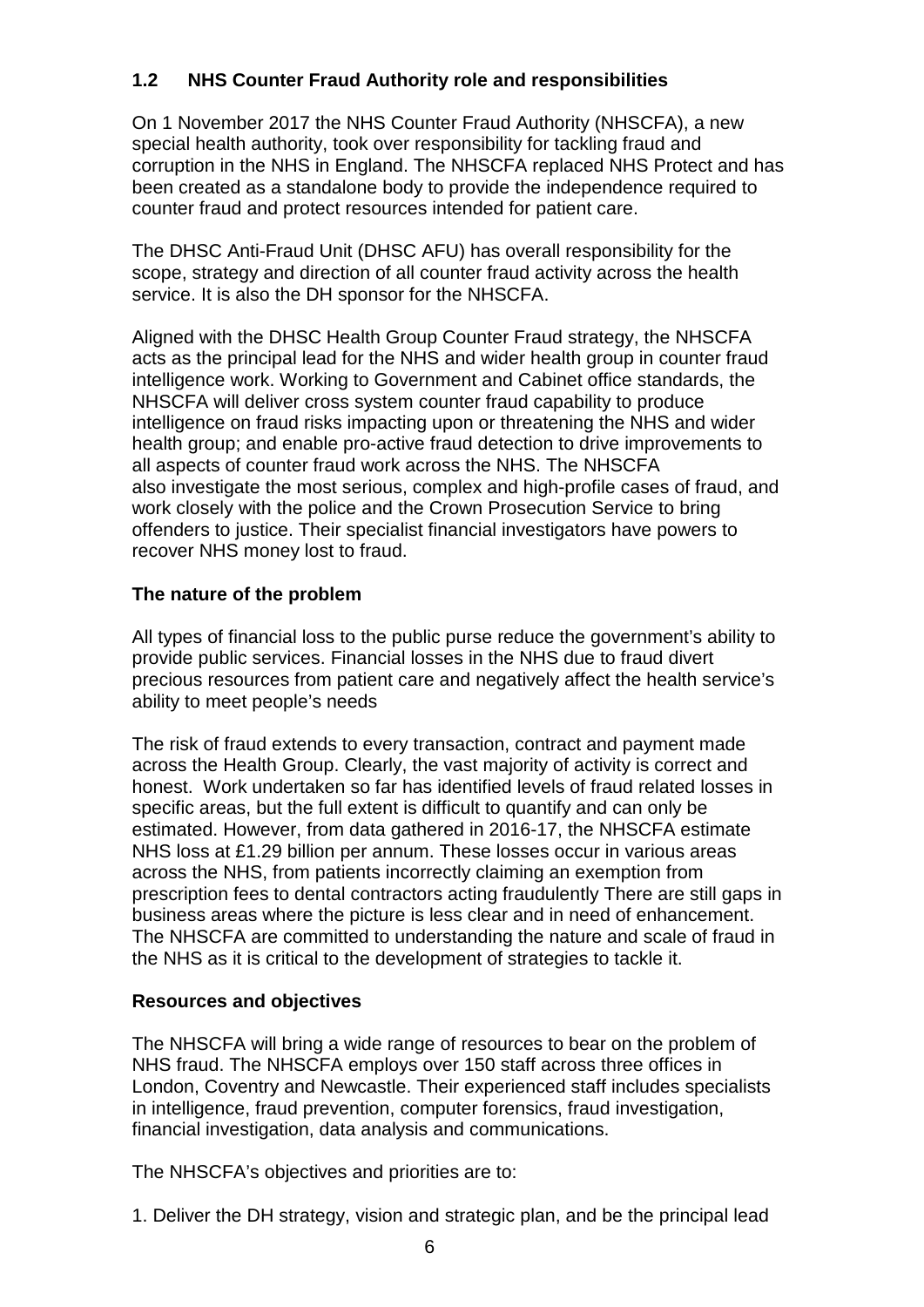for counter fraud activity in the NHS in England.

2. Be the single expert intelligence led organisation providing a centralised investigation capacity for complex economic crime matters.

3. Lead, guide and influence the improvement of standards in counter fraud work, in line with HM Government Counter Fraud Professional Standards, across the NHS and wider health group, through review, assessment and benchmark reporting of counter fraud provision across the system.

4. Take the lead and encourage fraud reporting across the NHS and wider health group, by raising the profile of fraud and its effect on the health care system.

5. Invest in and develop NHSCFA staff; recognise their expertise and passion to deliver high quality counter fraud work for the NHS; and ensure and demonstrate that our professionals are respected for their contribution and that they feel proud to work for the NHSCFA.

For further information, please visit [https://cfa.nhs.uk/.](https://cfa.nhs.uk/)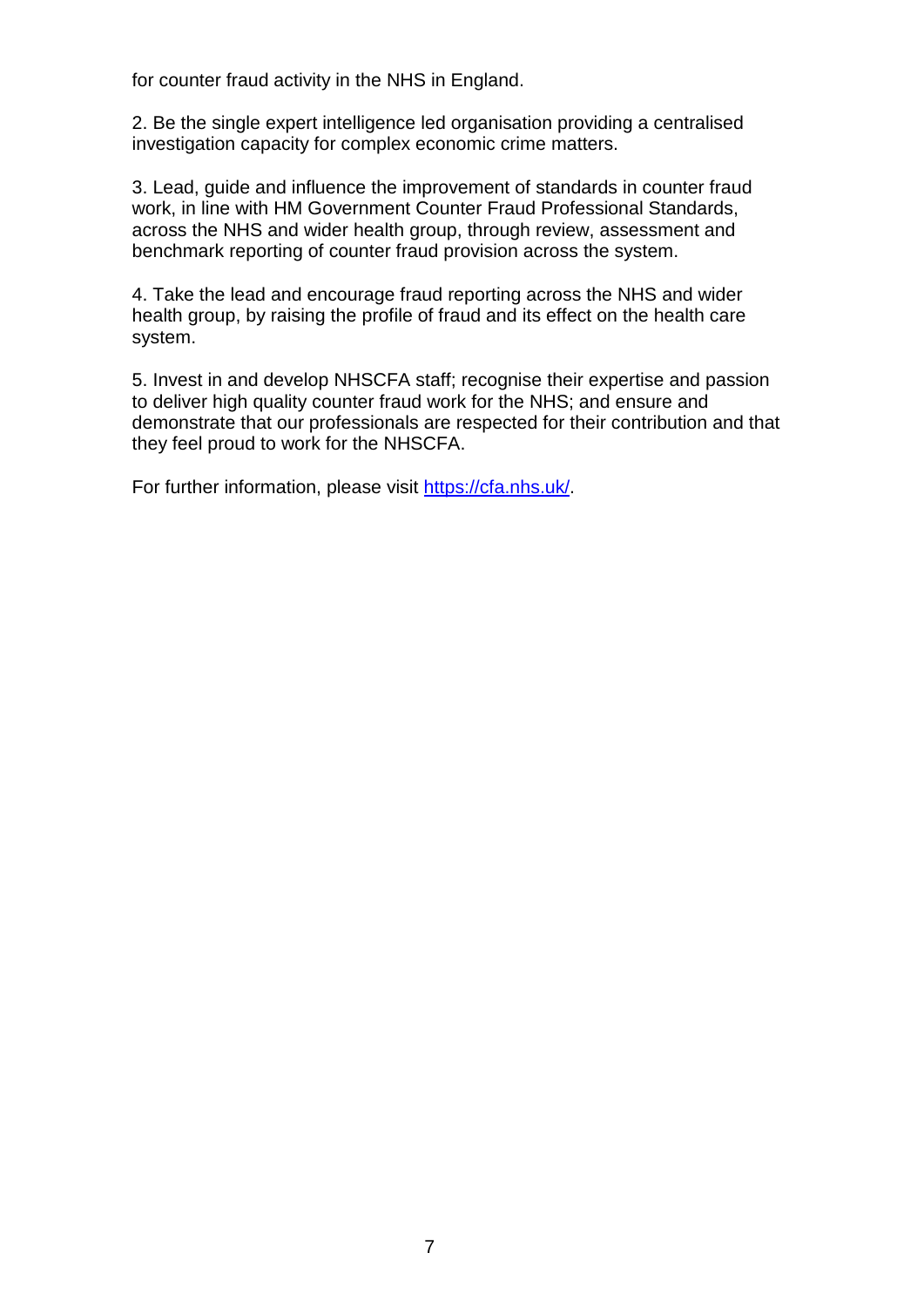# **Section 2: How to Apply**

# **2.1 Making an application**

Thank you for your interest in the appointment of a NED to the NHSCFA.

To make an application please email your CV, a supporting letter and completed monitoring forms to:

[appointments.team@dh.gsi.gov.uk](mailto:appointments.team@dh.gsi.gov.uk) – please quote ref: SP17-39 in the subject field and clearly indicate if you are applying for the ARC chair role.

If you are unable to apply by email you may send your application by post to:

Daniel Clemence Department of Health and Social Care, Room 1N09, Quarry House, Quarry Hill, Leeds, LS2 7UE

#### Applications must be received by **midday on 10 September 2018.**

In making an application please note the following:

# **Supporting letter**

The supporting letter is your opportunity to demonstrate how you meet each of the criteria set out in the person specification. It will benefit the Advisory Assessment Panel if you can be clear which particular evidence you provide relates to which criteria. Providing separate paragraphs in relation to each criterion is common practice. Please write all acronyms in full first.

Please ensure your full name, the role to which you are applying and the corresponding reference number for the post are clearly noted at the top of your letter.

Please limit your letter to two pages, and type or write clearly in black ink.

#### Conflicts of interest

If you have any business or personal interests that might be relevant to the work of NHSCFA and which could lead to a real or perceived conflict of interest if you were to be appointed, please provide details in your Supporting letter.

If appointed, you will also be required to declare these interests on appointment and they will be entered into a register which is available to the public.

#### Standards in public life and ensuring public confidence

Given the nature of public appointments, it is important that those appointed as members of public bodies maintain the confidence of the public and Government. If there are any issues in your personal or professional history that could, if you were appointed, be misconstrued, cause embarrassment to Ministers or NHSCFA or cause public confidence in the appointment to be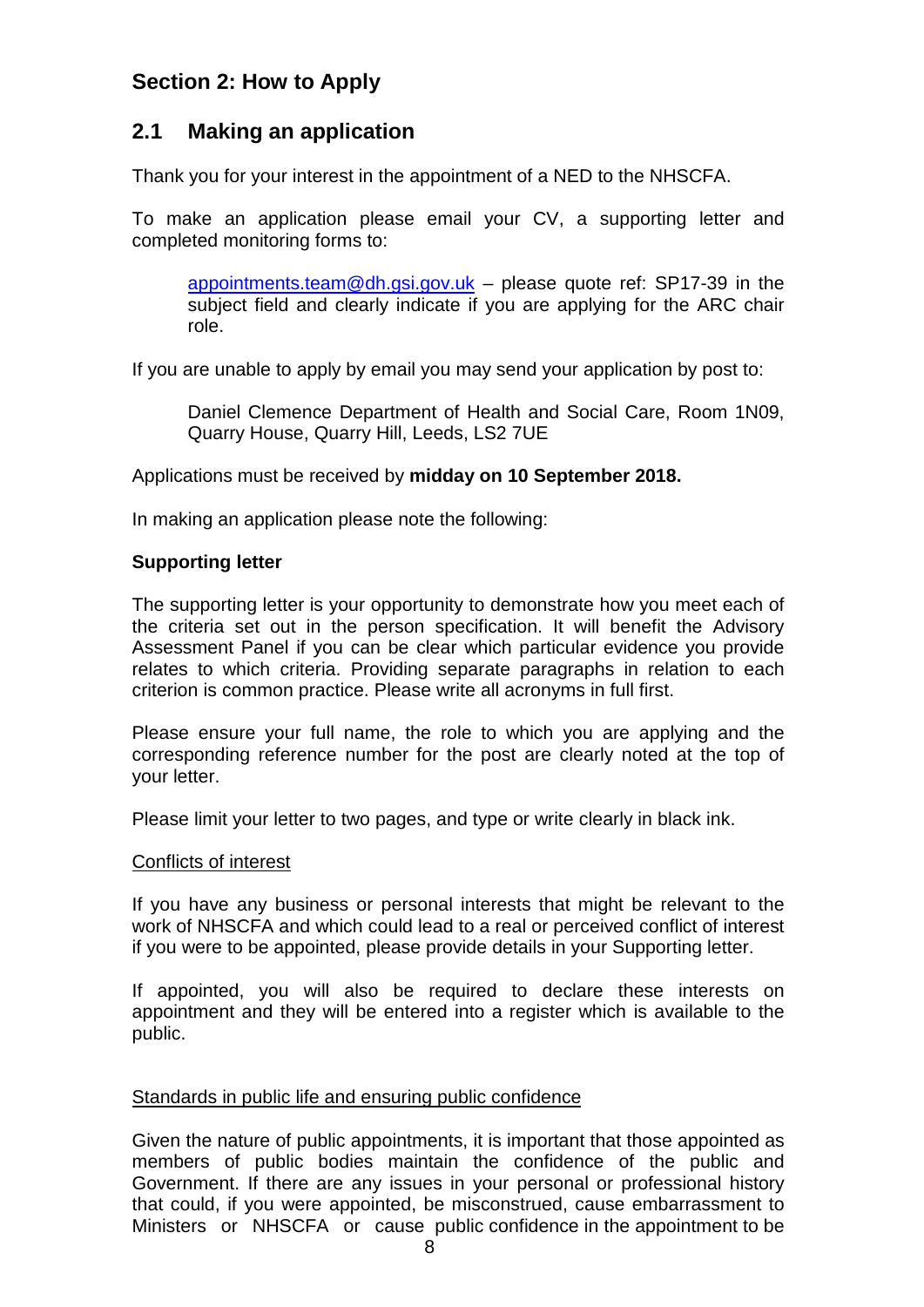jeopardised, it is important that you bring them to the attention of the Assessment Panel and provide details of the issue/s in your Supporting letter. In considering whether you wish to declare any issues, you should also reflect on any public statements you have made, including through social media.

The panel may explore any issues you declare with you before they make a recommendation on the appointment.

Failure to disclose such information could result in an appointment being terminated, as those who hold public appointments are expected to demonstrate the highest standards of corporate and personal conduct, and are required to subscribe to the *Code of Conduct for Board Members of Public Bodies,* as part of agreeing to the terms and conditions of appointment. You can access this document at:

[https://www.gov.uk/government/publications/board-members-of-public-bodies](https://www.gov.uk/government/publications/board-members-of-public-bodies-code-of-conduct)[code-of-conduct'](https://www.gov.uk/government/publications/board-members-of-public-bodies-code-of-conduct)

There are also circumstances in which individuals may not be considered for appointment, due to them not meeting certain eligibility criteria for appointment. For further information, please refer to Section 2.3: Disqualification from Appointment.

# **CV**

Please ensure your CV includes:

- Your full name, title, home address, personal contact telephone numbers (land line and mobile) and personal email address
- Similar contact details for two referees who will support your application. One referee should be the person to whom you are/were accountable in your current/most recent appointment or position of employment. Please indicate the relationship of each referee to you. References will be requested for short-listed candidates prior to interview
- Brief details of your current or most recent post and the dates you occupied this role. Please identify any past or present Ministerial appointments.

# **Monitoring form**

Please complete the monitoring form. Diversity monitoring information will not be seen by the Advisory Assessment Panel assessing your application.

If you are appointed to this role, please note that any political activity you declare will be published in accordance with the Governance Code on Public Appointments.

# **Guaranteed Interview Scheme**

The Department of Health and Social Care operates a Guaranteed Interview Scheme (GIS) for disabled people. The Equality Act 2010 defines a person as disabled if they have a physical or mental impairment and the impairment has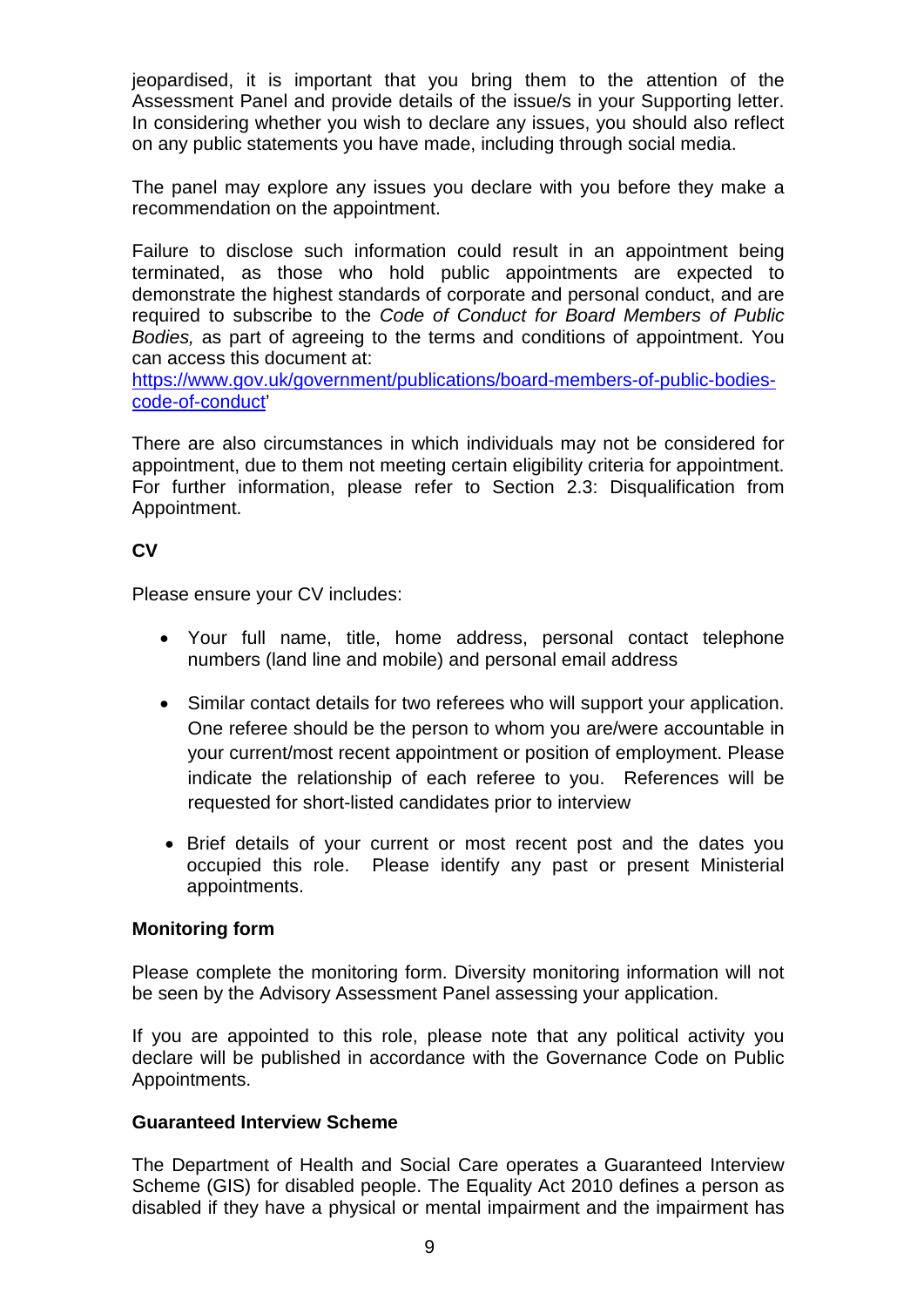a substantial and long term adverse effect on their ability to carry out normal day to day activities. Under the GIS a disabled candidate will be selected for interview if they meet the **essential criteria** for the post.

If you wish to apply under the GIS please complete the GIS form and return it with your application.

All applications will be acknowledged by email after the closing date.

#### **Contacts**:

For further information regarding the selection process, please contact:

Daniel Clemence Appointments Team Tel: 0113 2545335 Email [Daniel.Clemence@dh.gsi.gov.uk](mailto:Daniel.Clemence@dh.gsi.gov.uk)

For further information regarding the role of the NHSCFA and the role of **a NED** please contact:

Name: Mark Richardson Tel: 0207 972 1044 Email: [Mark.Richardson@dh.gsi.gov.uk](mailto:mark.richardson@dh.gsi.gov.uk)

Please quote reference SP17 39 on all correspondence.

If you choose to apply, we would like to thank you in advance for your time and effort in making an application.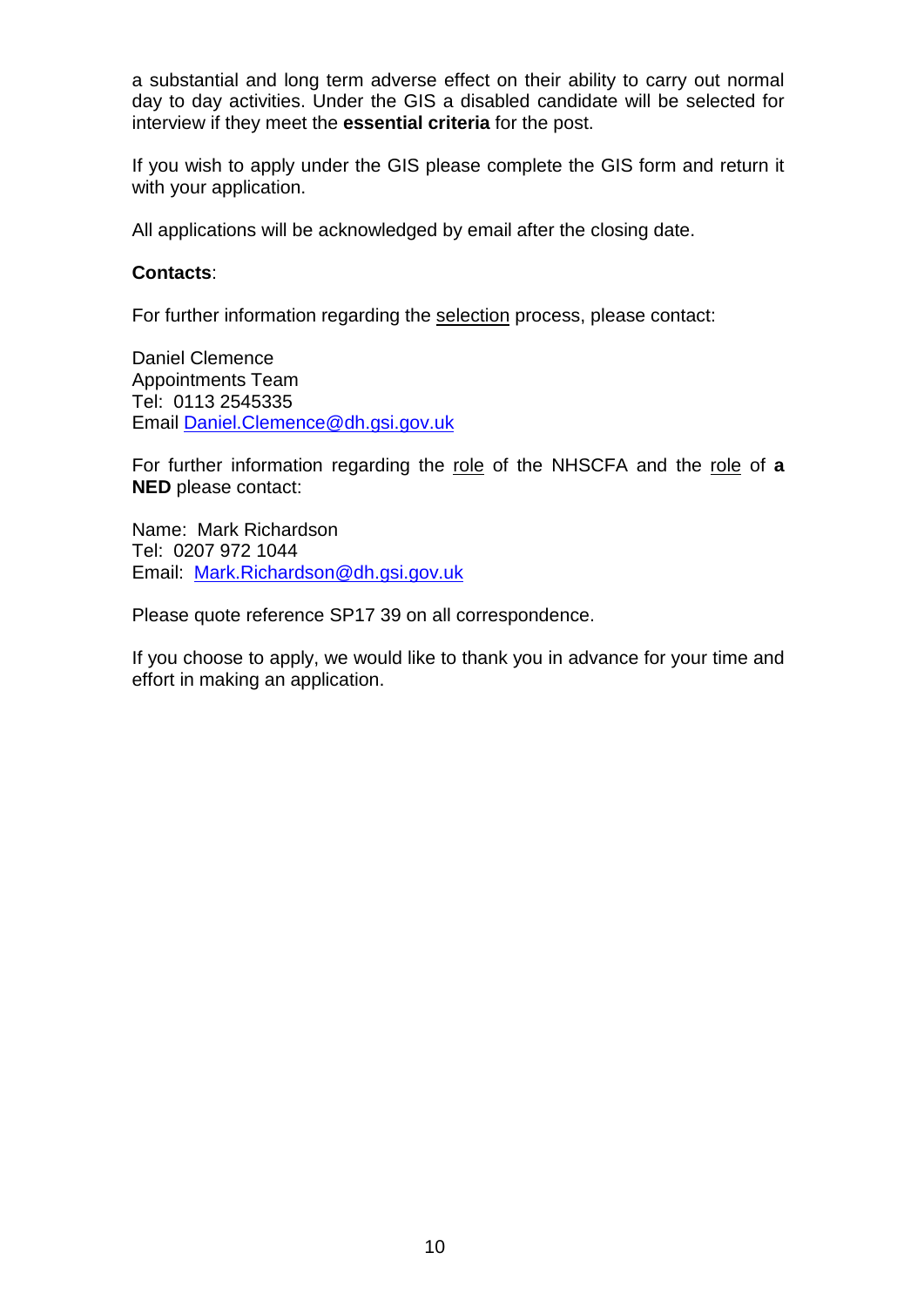# **2.2 The Selection Process**

The Appointments Team will deal with your application as quickly as possible and will advise you of the likely timetable at each stage.

Timetable:

- 
- Shortlisting complete: 18 September 2018
- 

• Closing date: Midday on 10 September 2018 • Interviews held: 24/26 September 2018

The selection panel will be:

- Mark Richardson, Interim Deputy Director, DHSC Anti-Fraud unit as Panel Chair
- Tom Taylor, Chair of NHSCFA as Panel Member
- Kristin Jones, Head of the Specialist Fraud Division at the Crown Prosecution Service as a Panel Member Independent of NHSCFA

The Independent Panel member is independent of both the Department of Health and Social Care and NHSCFA.

The Governance Code on Public Appointments requires all Advisory Assessment Panel members to declare any political activity within the last five years. 'All panel members have declared that they have not taken part in any political activity within the last five years.'

After the closing date for applications:

- The Department of Health and Social Care may commission a preassessment of candidate applications which would then be provided to the Panel for consideration and to inform the shortlisting process. By submitting an application you are agreeing to your application being shared with another party for the purpose of pre-assessment. The preassessor and the panel are reliant on the information you provide in your CV and supporting letter to assess whether you have the skills and experience required. Please ensure that you provide evidence to support how you meet all of the essential criteria. It is the responsibility of the panel to determine who it believes best meet the criteria for the role, and who will be invited to interview.
- Interviews will be held 24 and/or 26 September 2018.
- The Advisory Assessment Panel will select for interview only the strongest applicants who it feels have demonstrated that they best meet the criteria set out in the person specification. However, if you have applied under the GIS and you meet all of the essential criteria, then you will also be invited for interview
- If you are invited to interview and if you are unable to attend on the set date then an alternative date can only be offered at the discretion of the Advisory Assessment Panel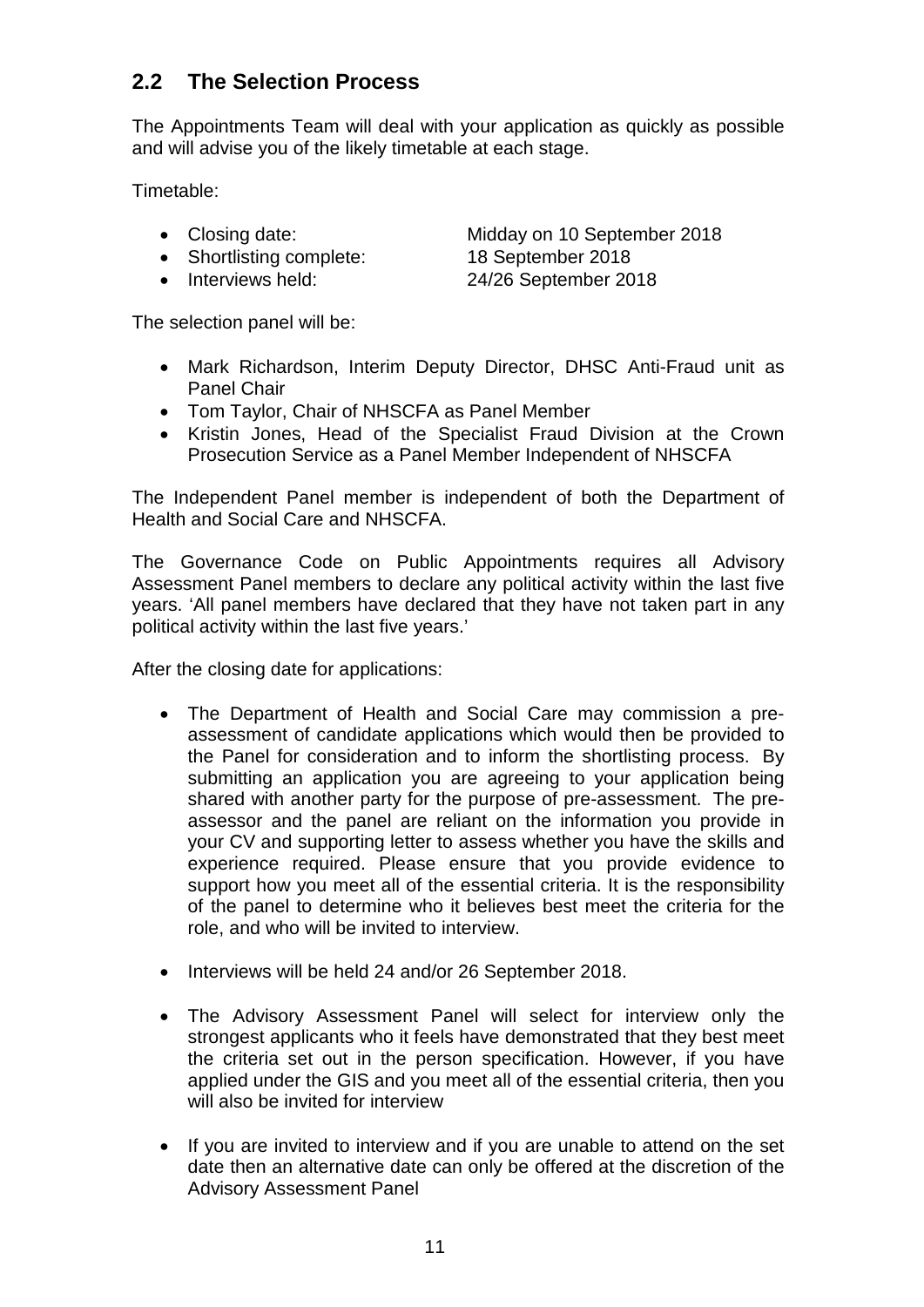- The Appointments Team will email to let you know whether or not you have been invited to be interviewed. It is our intention that interviews will take place in a central London location
- If invited to interview, the Advisory Assessment Panel may invite you to make a brief presentation at the start of the interview and will go on to question you about your skills and experience, including asking specific questions to assess whether you meet the criteria set out for the post
- The Advisory Assessment Panel will also explore with candidates any potential conflicts of interest or any other issues arising from candidate's personal and professional history which may impact on an appointment decision (see section 2.1 for further details).
- Candidates who the panel believe are 'appointable', will be recommended to Ministers who will make the final decision. Ministers may choose to meet with shortlisted candidates, before or after interview, before making a decision. Candidates should therefore be prepared for a short time gap between interview and a final appointment decision being made. Candidates who have been interviewed will be kept informed of progress.
- If you are successful, you will receive a letter from Ministers appointing you as a NED of the NHSCFA, which will confirm the terms on which the appointment is offered
- If you are unsuccessful at interview, you will be notified by the Appointments Team. We appreciate it takes a lot of time and effort to apply for roles and that feedback is a valuable part of the process. As a result, the letter will provide the details of who you may approach for feedback on your interview and application, if you so wish
- For further information on how we will manage the personal information that you have provided to us through your application, see **Section 2.4**

# **Queries**

For queries about your application, please contact Daniel Clemenceon 0113 2545335

# **Standards in public life**

You will be expected to demonstrate high standards of corporate and personal conduct. All successful candidates will be asked to subscribe to the *Code of Conduct for Board Members of Public Bodies,* you can access this document at: [https://www.gov.uk/government/publications/board-members-of-public](https://www.gov.uk/government/publications/board-members-of-public-bodies-code-of-conduct)[bodies-code-of-conduct](https://www.gov.uk/government/publications/board-members-of-public-bodies-code-of-conduct)

# **Diversity and equality of opportunity**

The Department of Health and Social Care values and promotes diversity and encourage applications from all sections of the community.

# **Governance Code on Public Appointments**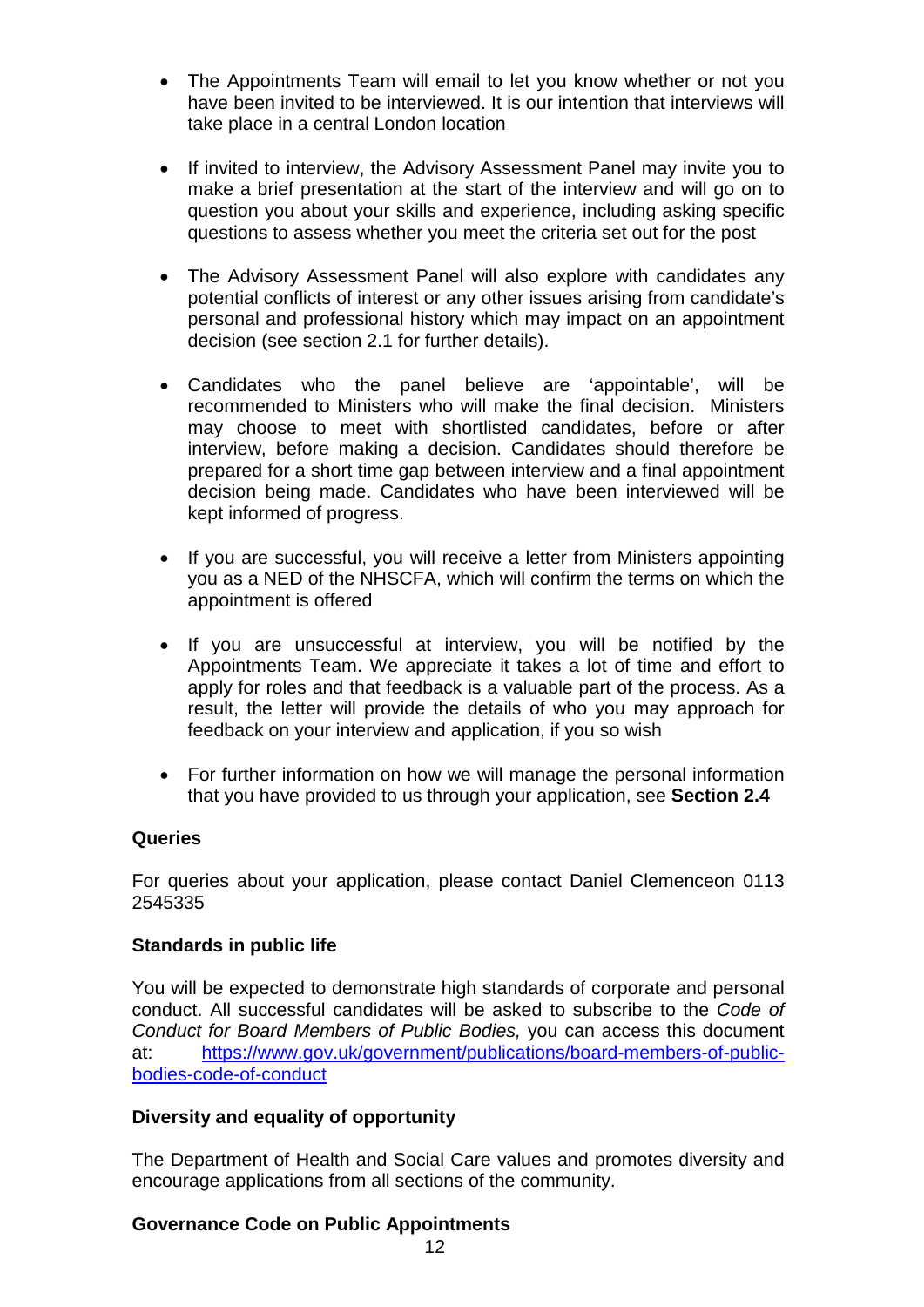The Governance Code on Public Appointments, published by the Cabinet Office, sets out the principles that should underpin all public appointments. The Governance Code can be found

at [https://www.gov.uk/government/publications/governance-code-for-public](https://www.gov.uk/government/publications/governance-code-for-public-appointments)[appointments.](https://www.gov.uk/government/publications/governance-code-for-public-appointments)

# **The Commissioner for Public Appointments**

The regulation of public appointments against the requirements of the Governance Code is carried out by the Commissioner for Public Appointments. The Commissioner provides independent assurance that public appointments are made in accordance with the principles set out in the Code. The Commissioner is appointed by the Queen and is independent of the Government and the Civil Service. Further about the role of the Commissioner is available from [http://publicappointmentscommissioner.independent.gov.uk](http://publicappointmentscommissioner.independent.gov.uk/) 

# **If you are not completely satisfied**

The Department of Health and Social Care will aim to process all applications as quickly as possible and to treat all applicants with courtesy. If you have any complaints about the way your application has been handled, please contact Julie Nichols in the Department of Health and Social Care by emailing [Julie.Nichols@dh.gsi.gov.uk](mailto:Julie.Nichols@dh.gsi.gov.uk)

If after receiving a comprehensive response from the Department you are still concerned, you can write to the Commissioner for Public Appointments. Please contact:

The Commissioner for Public Appointments 1 Horse Guards Road London SW1A 2HQ

Tel: 0207 271 8938 Email: [publicappointments@csc.gsi.gov.uk](mailto:publicappointments@csc.gsi.gov.uk)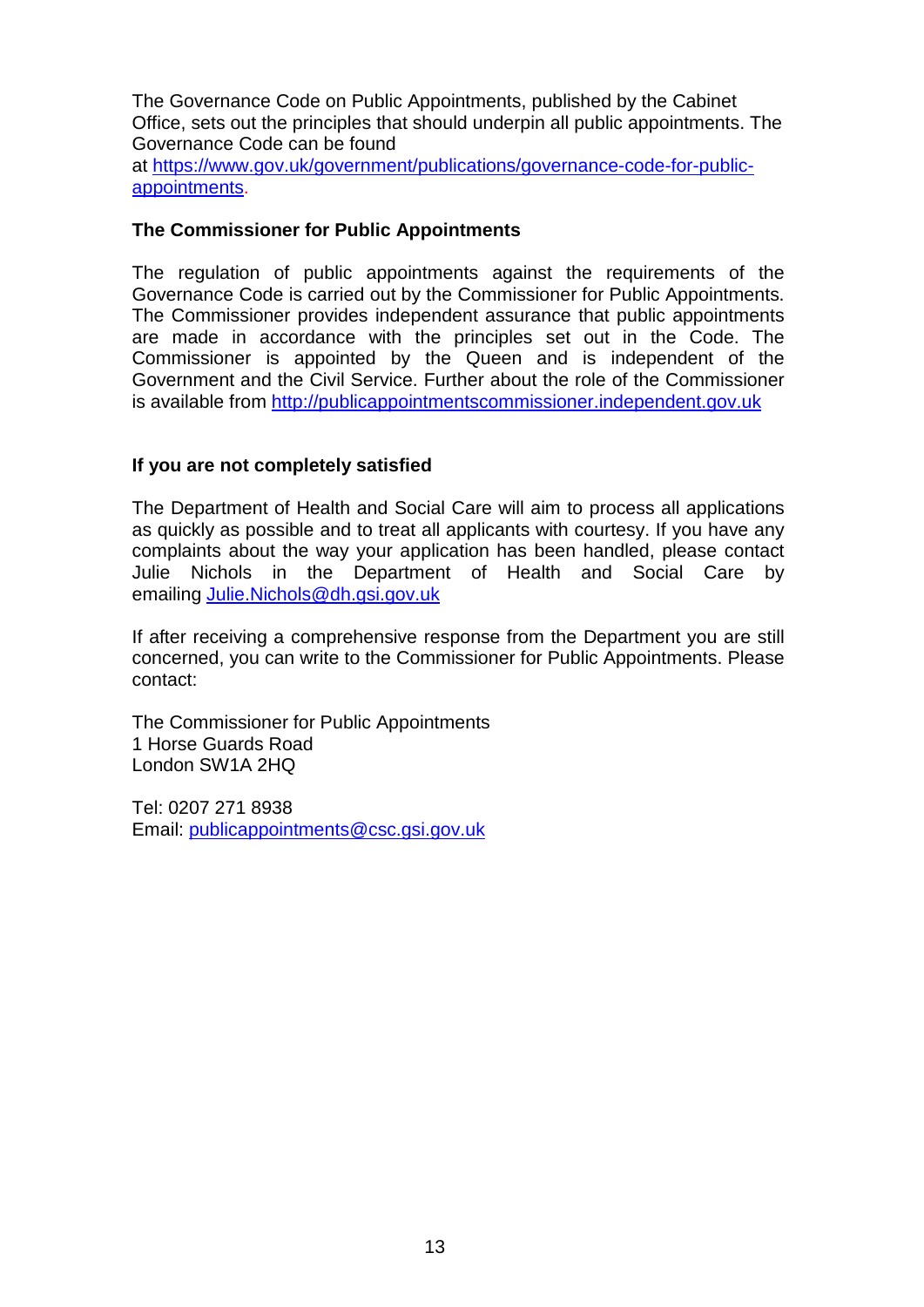# **2.3 Disqualification from Appointment/Eligibility Criteria**

# **Disqualification from appointment**

# **Rehabilitation of Offenders Act 1974**

This post is subject to an exception order under the provisions of the Rehabilitation of Offenders Act 1974. This stipulates that all previous convictions, including those that are 'spent' must be declared. Previous convictions will not necessarily preclude an individual from employment but must be declared in writing at the appropriate stage during the recruitment process.

Post holders must hold or be prepared to undergo Security Clearance vetting.

The disqualification criteria for the NHSCFA is set out in the NHS Counter Fraud Authority (Establishment, Constitution, and Staff and Other Transfer Provisions) Order 2017, no. 958. Please see Schedule 2, Part 1 (3)<http://www.legislation.gov.uk/uksi/2017/958/schedule/2/made>

# **Eligibility criteria**

There are circumstances in which an individual may not be considered for appointment. They include:

- a) persons who have received a prison sentence or suspended sentence of 3 months or more in the last 5 years
- b) persons who are the subject of a bankruptcy restrictions order or interim order, or a debt relief order or interim debt relief order under Schedule 4ZB to the Insolvency Act 1986
- c) persons who have had an earlier term of appointment with a health service body terminated on the grounds
	- i. that it was not conducive to the interests or good management of the body that the person should continue to hold office
	- ii. that the person failed to attend a meeting of the body on three consecutive occasions
	- iii. that the person failed to declare a pecuniary interest or withdraw from consideration of a matter in respect of which the person had a pecuniary interest
	- iv. of misconduct or failure to carry out the person's duties
- d) anyone who is under a disqualification order under the Company Directors Disqualification Act 1986; or
- e) anyone who has been removed from trusteeship of a charity.

Further advice about disqualification from appointment/ the eligibility criteria can be provided by contacting Daniel Clemence on 0113 254 5335